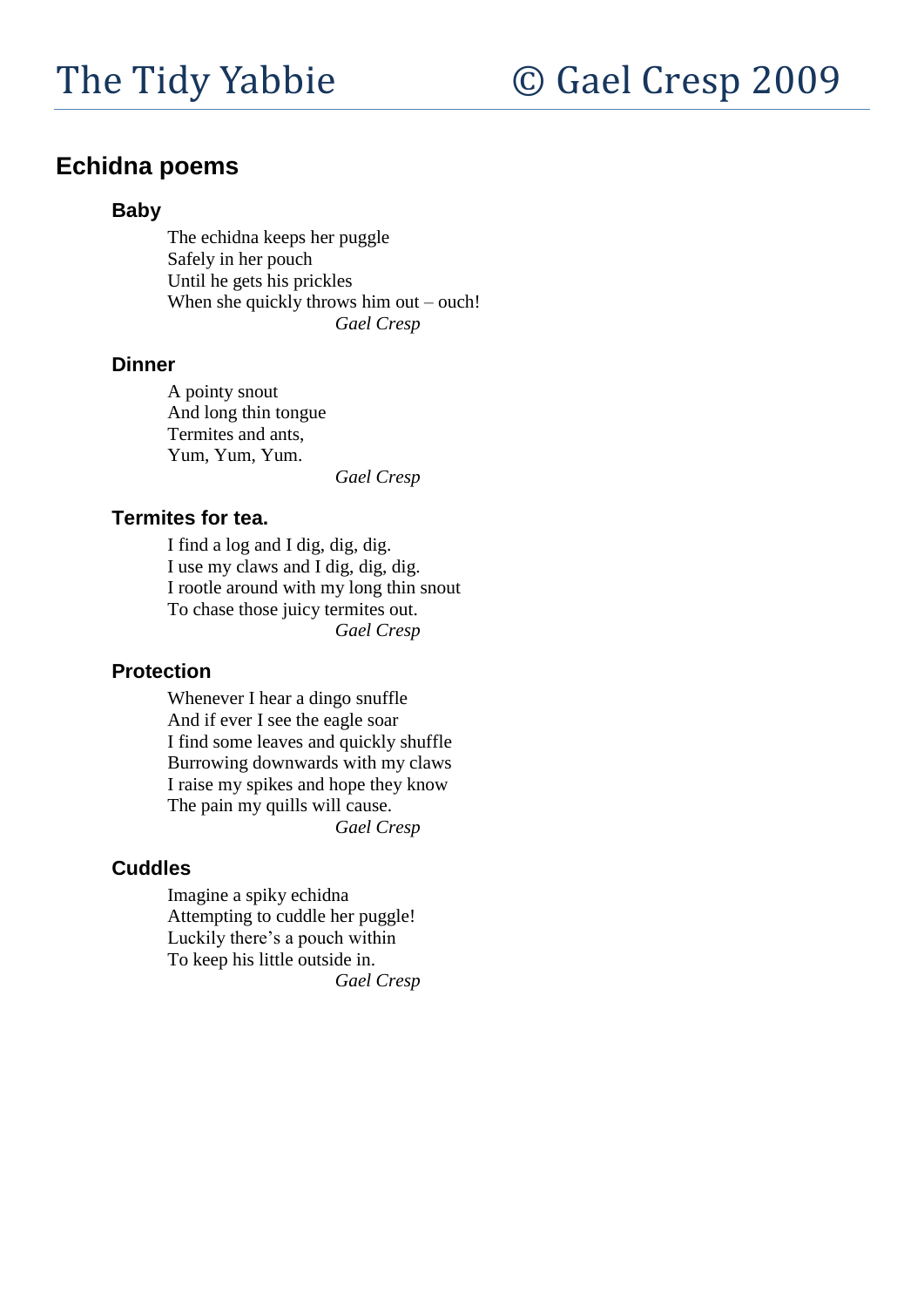# **Platypus poems**

#### **Lunch time**

What does the platypus like for lunch? Fresh shrimps, fish eggs Munch, munch, munch!

*Gael Cresp*

#### **Playtime**

Shake, shake, shake your bill Shake your bill with me. Puddle it down in the mud Beneath the shady tree.

We"ll eat some shrimp or slimy worms Then swim up to the sun And lie at ease upon the bank Until the day is done.

*Gael Cresp*

#### **Hidey-hole**

The duck-bill platypus likes to sleep Deep within the clay She digs a burrow beneath the bank And hides through night and day. At dawn and dusk she"ll slither out To eat and swim and play. *Gael Cresp*

#### **Protection**

Scrabbling among the weeds and stones With his soft black bill He's cosy in his thick brown fur: A coat against the chill.

*Gael Cresp*

#### **Bed time**

Down by the creek Where the bank is steep There's a tunnel dark and deep The platypus, when she wants to rest, Slides inside to find her nest. *Gael Cresp*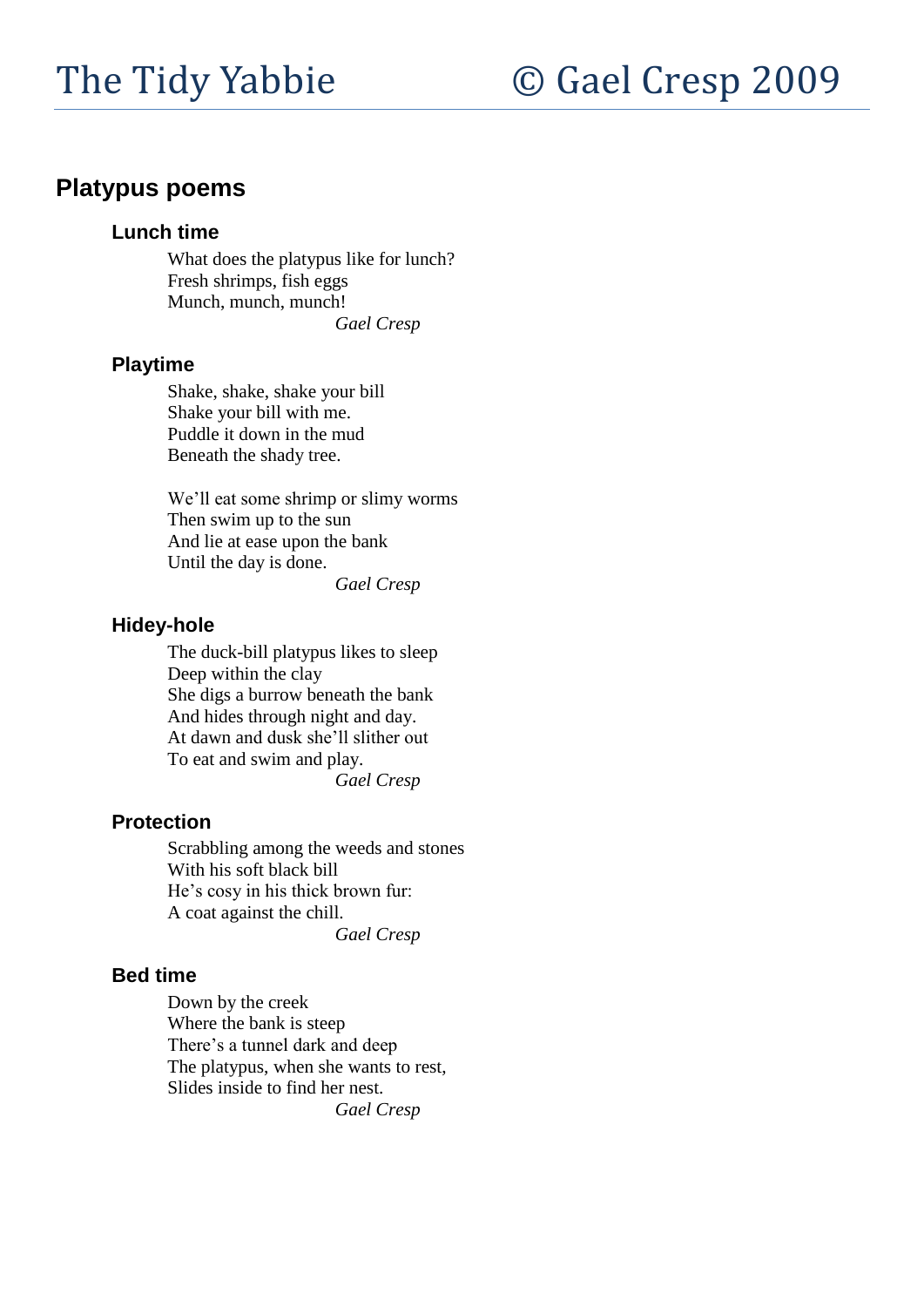# **Possum poems**

#### **Lunch time**

In the country the ringtail possums Dine upon the gum trees' blossoms But in the city everyone knows They like to dine upon the rose. *Gael Cresp*

## **Apple possum**

A long thin tail with a small white tip

- a ringtail

A fat furry tail like my hair in a fit

- a brushtail

An apple tree stripped of blossom

- any possum.

*Gael Cresp*

# **Nap time**

In a hollow tree with eyes closed tight A sugar glider is sleeping If I'm quiet she won't know When I come a-peeping. *Gael Cresp*

## **Moonlight**

Late at night When mosquitoes bite And the moon shines on the lake Like bats across the starry sky I see the sugar gliders fly And I"m glad that I"m awake. *Gael Cresp*

# **Possum highway**

Little dog, busy street, Speeding car, sausage meat.

Possum says, "Cross my way – Use the power line highway." *Gael Cresp*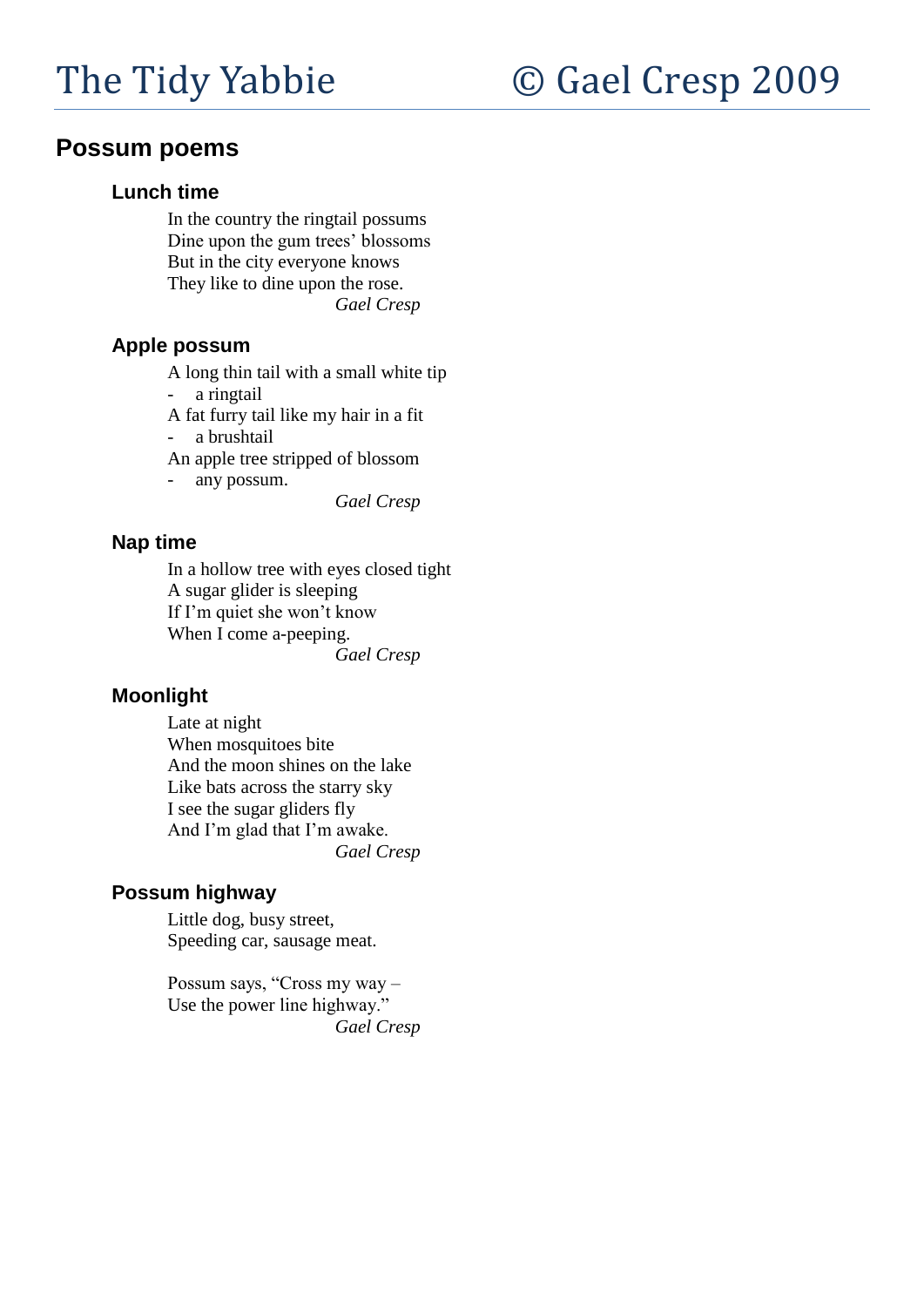# **Quoll poems**

## **Playtime**

Five little quolls coming out to play After they"ve been sleeping all through the day. Five little quolls holding on tight Close to their mother as she hunts through the night. *Gael Cresp*

#### **Mummy Quoll**

Six spotty quoll pups Dangling from her tummy Holding tight to drink her milk "Yummy, Mummy, yummy". *Gael Cresp*

#### **Dinnertime**

In the night when I"m asleep Through the bush, the quoll will creep She hunts for mice and bandicoot Climbs the trees to look for fruit She"ll eat a rabbit and sniff round logs For sleeping snakes or croaking frogs. But when I wake and the sky is bright She"s in her den with eyes shut tight. *Gael Cresp*

#### **Quoll**

I"ve dark brown fur Spotted with white A moist pink nose And my eyes are bright

Sometimes I"ll bask In the afternoon sun But mostly I hunt When day is done. *Gael Cresp*

## **Camouflage**

In the moon lit dappled forest Among the leaves and twigs Quoll is sniffing, scratching, seeking Dinner for her kids. Pale spots on dark brown coat Reflect the moon"s bright gleam. It's amazing how these shiny marks Can stop her being seen. *Gael Cresp*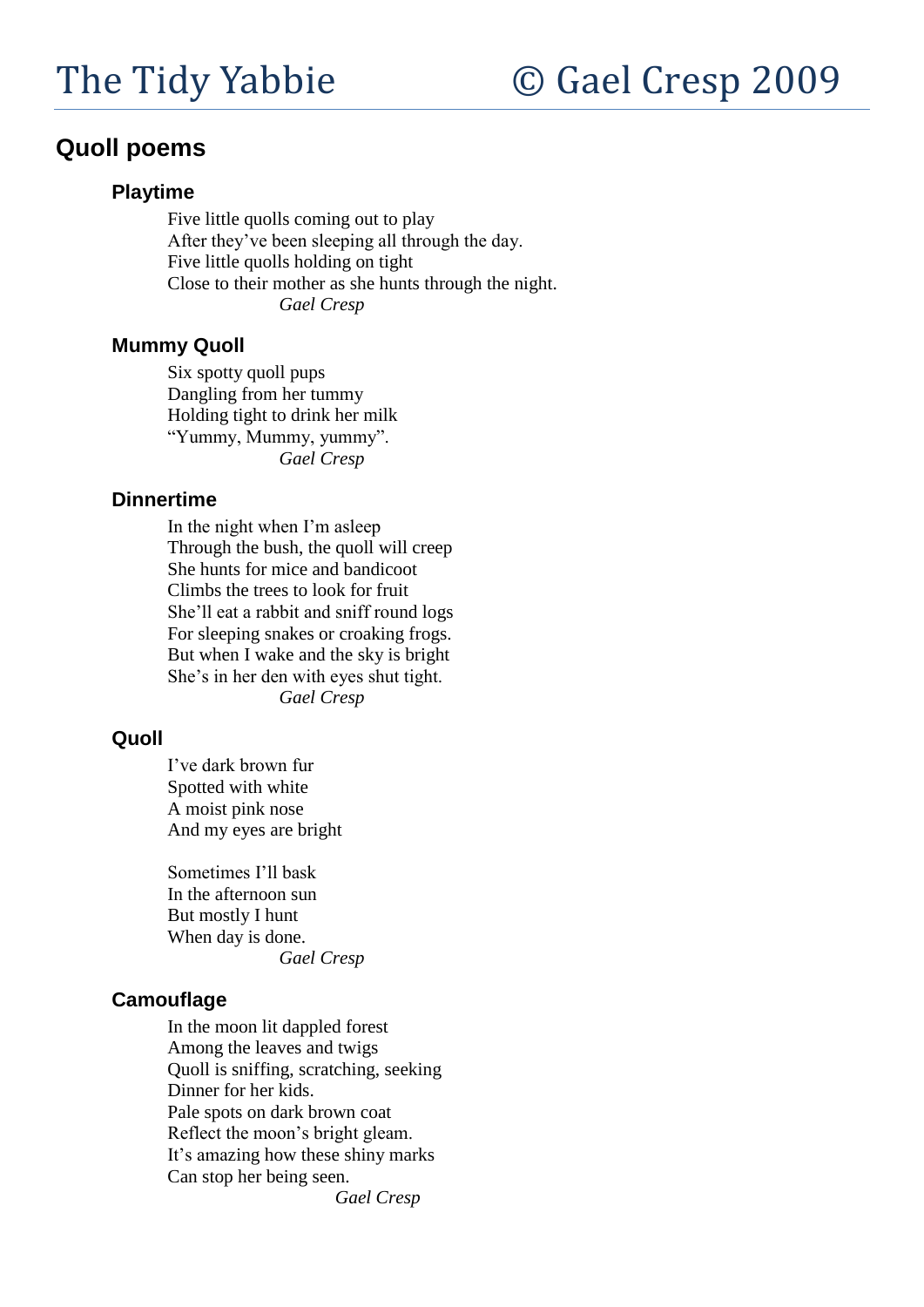# **Wombat poems**

#### **Our Wombat**

The wombat waddles down the track Four short legs and a wide brown back He nibbles grass and digs for yam Then deeply drinks from the neighbour's dam. *Gael Cresp*

## **The Wombat**

Scraping with her front claws Shovelling with her back Wombat digs her borrow Off the beaten track. *Gael Cresp*

#### **Mummy**

Out from a burrow Lined with leaves One mother wombat Sniffs the breeze. Now she knows the dingo Isn"t about She opens her pouch And her joey climbs out. *Gael Cresp*

## **Joey**

A wombat baby is a "joey" And lives inside a pouch For months he"ll live on wombat milk Until he ventures out. *Gael Cresp*

## **Hairy nosed Wombat**

I"m a little wombat Short and square I've got long claws And corse brown hair Two little ears And a hairy snout I carry my joey In a backwards pouch.

*Gael Cresp*